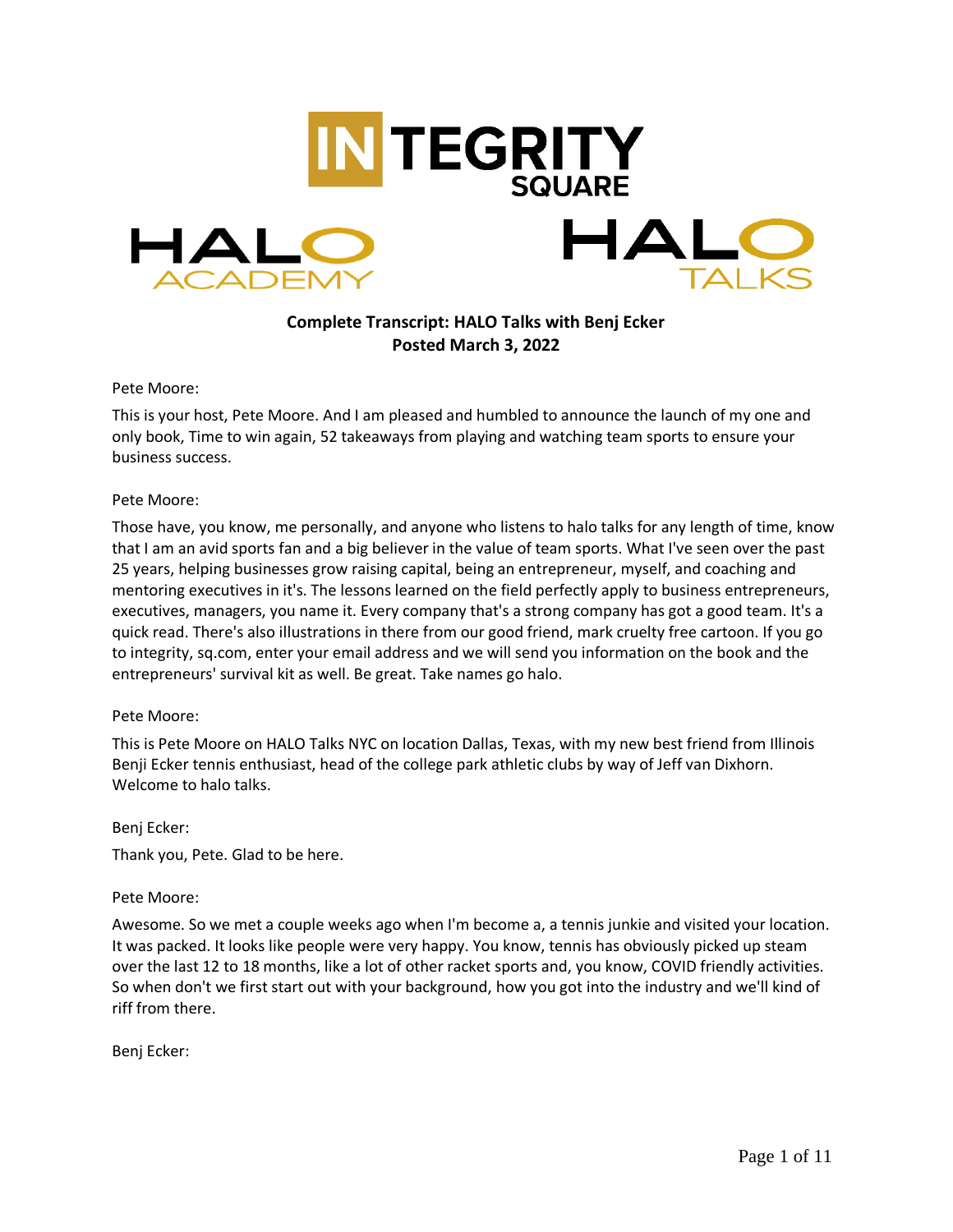Yeah, man, I was an athlete as a kid into all sorts of sports. Did a little bit of everything, baseball, basketball tennis, soccer I, I was a terrible baseball player, but if I got on base, I was the kind of kid that would steal second.

Pete Moore:

I couldn't get a curve ball. So after eighth grade I was like, I need big rock. That's why I started playing tennis, bigger racket.

Benj Ecker:

But my dad was my dad was a coach too. Oh, he, he taught high school math and coached high school, basketball and tennis. So had the sports in the blood. How was that kind of basketball

Pete Moore: For your how'd that go? So

Benj Ecker:

I didn't, I didn't play for my dad in high school. He wasn't my high school coach. He had gone on to start a business by then, but yeah, it was good. Tennis kind of, you know, I'm in that now, but I only played that as a kid in high school, I was, I was soccer, basketball, and then track and field was my, my main thing. That's what I did in college too. Okay. I was a hurdler.

Pete Moore:

Oh

Benj Ecker: Really? Yeah. One of my crazy ones.

Pete Moore: Nice. I love watching those on the Olympics. I'm like, wow. That's not easy. Yeah.

Benj Ecker:

Yeah, exactly. So I, I took a weird route to get where I am. I think I told you a little bit about that before, but

Pete Moore:

Yeah. Tell us about the, the, the religious and the spiritual side and kind of morphing that, you know, running a, a large health operation. Right.

Benj Ecker: So I went to, to north

Pete Moore: Path, right? Yeah,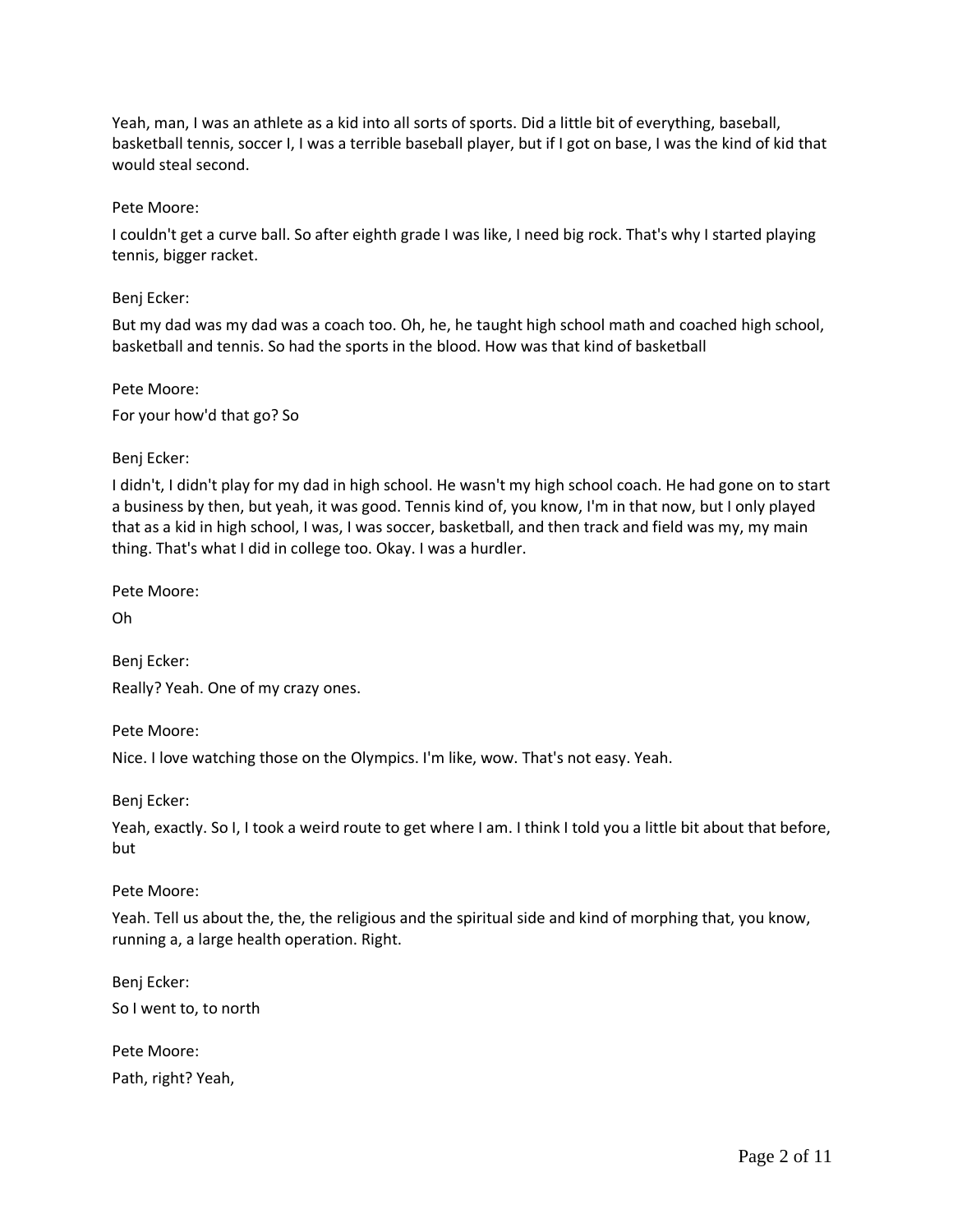# Benj Ecker:

Exactly right. Prescribed north park university is where I went to undergrad. After I finished, I went to Sweden lived in Stockholm, Sweden for a year. Oh, wow. Worked at an international church there. So it was like 40 different nationalities coming together. A lot of immigrant population there interesting experience. I thought maybe I would want to go into that line of work, came away from that going, not for me. Went out to the west coast for a few years, kind of bounced around odd jobs, lived with some college roommates, actually

#### Pete Moore:

The complete opposite of the Swedish experience, obviously it's like

#### Benj Ecker:

And then got, can kind of pulled back into the church world a little bit applied for a scholarship at a seminary back in Chicago, got that and, and moved back to Chicago into grad school. There spent seven years at a small church in Western Michigan. Wow. before kind of deciding to blow up life again and moved to Chicago. I, these

#### Pete Moore:

Are all just chapters not blow up. So just like, Hey, this chapter ended, I got a roll. Yeah. I'm coming back.

Benj Ecker:

It's like chapters of about seven years at a time, but exactly

Pete Moore:

I got the, I got the seven year itch. I'm Benji and now here's what I'm landing that's

Benj Ecker:

That's about. Right. so I came back to Chicago and reconnected with an old classmate of mine. Brian w he was running college park at the time he was running this tennis club. I had no inkling of, of wanting to be in the business world, let alone work at a tennis club. I wasn't a tennis player, but he said, Hey, come work for me until you figure out what's next. And I never left. I I'd

Pete Moore:

Love the good friend. Love the community

Benj Ecker: Me there. Yeah.

Pete Moore: So you crash from my couch or I'll give you a job at my

#### Benj Ecker:

Club. That's for both. Well, and that's obviously I met Jeff Vandort there. He's the owner of that club really grew to appreciate his leadership generosity and see, okay, this is a place where I can dig in. They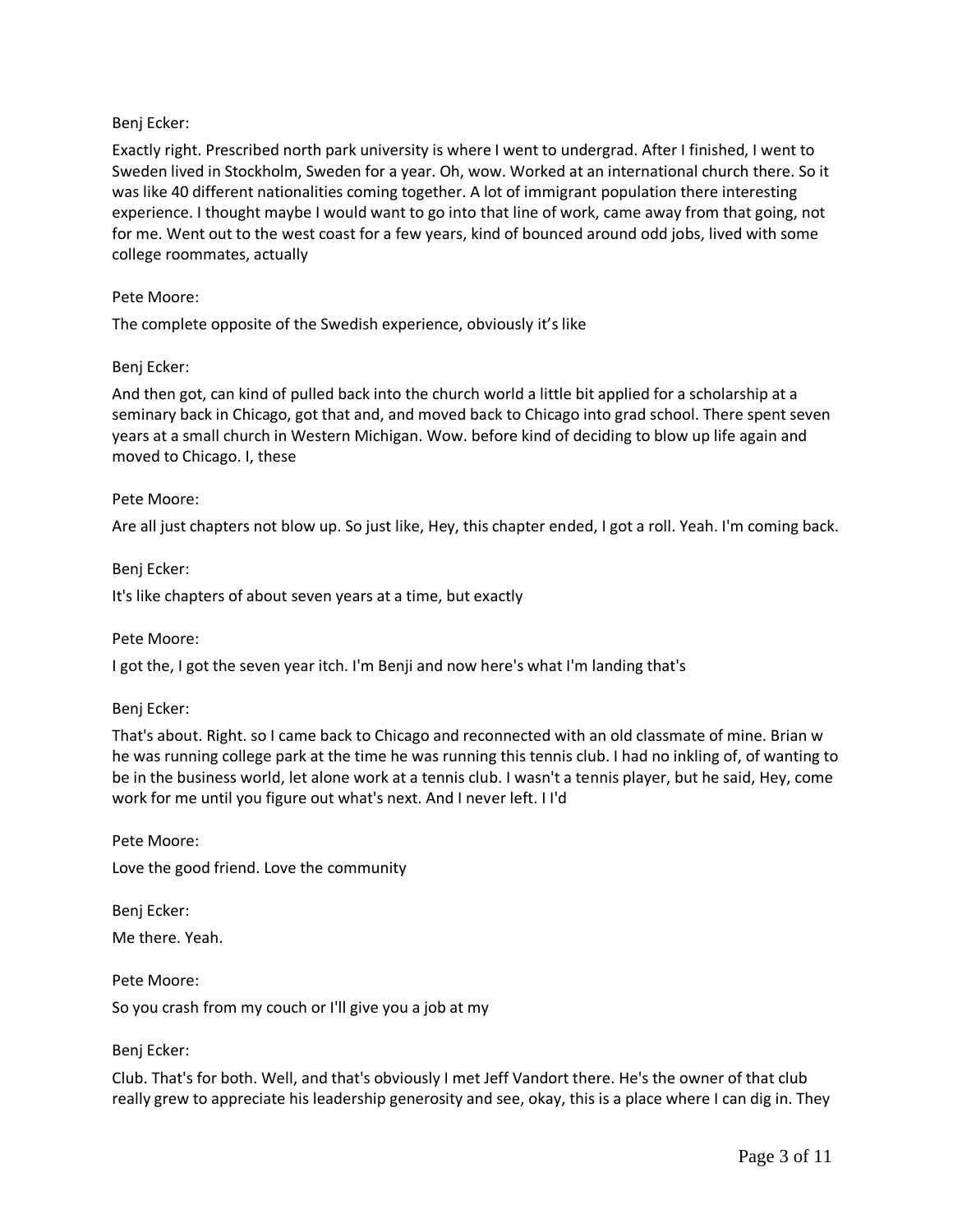threw everything at me. I kept saying yes and found myself in Brian's seat. A couple years later when he made a move to club automation. So here I am.

### Pete Moore:

Awesome. So, you know, over the last couple years, obviously a big change in the industry, a lot more people actually going and, and playing tennis, I think is, you know, between golf and tennis, probably like the two most recreational sports that kind of picked up, you know you know, usership or whatever you want to call it. How did you think about that? When, you know, you got a membership base, they want to be safe. You got a lot of new people coming in, you got to deal with all sorts of restrictions. What do you think about tennis as a sport? You know, a lot of people have taken tennis courts from 'em into pickle ball courts, you know, what, what do you kind of, what have you seen over the last couple years and, you know, give us a little bit of insight into how the, how the club works and how you think about it.

# Benj Ecker:

Yeah. rack sports are, are on the move right now. People, I mean, you mentioned pickle ball. People are flocking to pickle ball right now. And that's, that's something we're, we're looking at right now. And, but tennis too. Tennis is on the rise. Pickle ball might be eating into that a little bit with some older adults, paddle tennis too. Super popular, a lot of fun. You play it outside in the wintertime, but a lot out of people picked up a tennis racket for the first time or the first time in a decade in COVID. Cause that was one of the few things you could do was a socially distant sport.

### Pete Moore:

I'm not sure how COVID doesn't get on the tennis ball and then use the ball. And it goes the other side, but I'm not a scientist, but it doesn't intuitively make sense to me, but let's keep playing tennis. Cause I try and play every day. We,

Benj Ecker: We looked into that will did Will's scoring good

Pete Moore:

Tennis

Benj Ecker:

Balls.

Pete Moore:

Yeah.

Benj Ecker:

Yeah. They said it doesn't happen spray 'em yeah, we were spraying 'em for a while actually. Doesn't do any good to the tennis ball that's for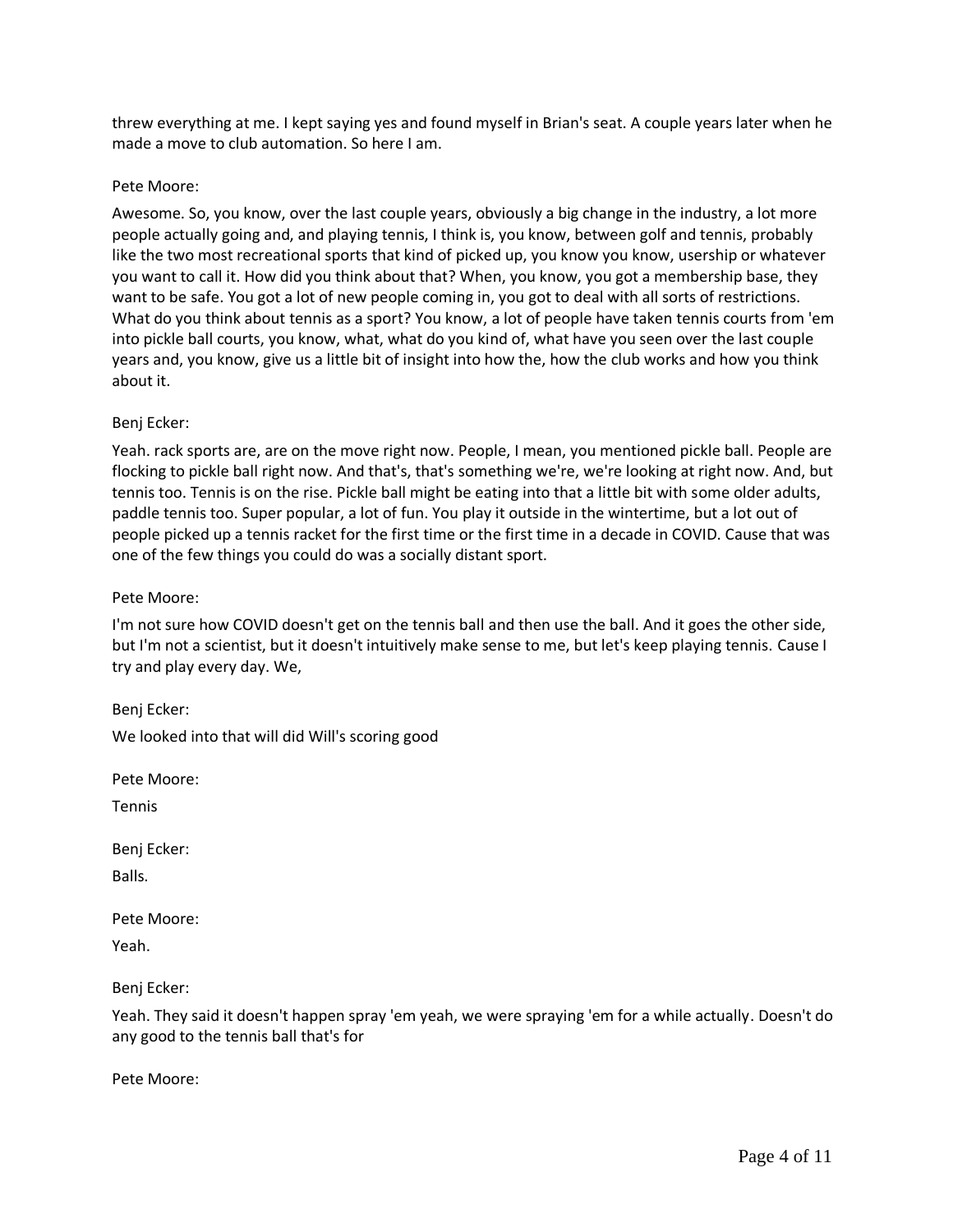Sure. I could imagine. Yeah. It's like going out with like an insect repelling or something, you know? Yeah.

### Benj Ecker:

But we, we, one of the things we did in COVID just to drive home the, the safety of tennis, we, we put out this graphic that showed not just the square footage of a tennis court, which is generally about 7,200 square feet, but the cubic footage that one person occupies on a tennis court and it's, it's insane. It's something like, I forget, I don't want to say like 150,000 square feet on average and, and did kind of some equivalent and basically be like shopping by yourself in Walgreens. Oh,

Pete Moore: You're saying basically like on the,

Benj Ecker:

The

Pete Moore: In terms, inspiration of the exactly.

Benj Ecker:

I gotcha. Yeah. So it's the closest thing to being outside while being inside, right? Yeah. So,

Pete Moore:

You know, when you first have people come in, you know, obviously you want to run your business for immunity. You also want to run your business, you know, for, for, for to be as profitable as possible. How did you guys think about, you know, pricing, you know, usage was really high, so supply demand maybe was, you know, balanced in your favor or did you look at it and say, Hey, look, this is what the competitors are doing. This is what we're doing. And you know, my business is going to run at full capacity, but I'm not necessarily just going to try and, you know, raise price when I want to try and track people here long term.

Benj Ecker:

Yeah. We, we kind of stuck to our model actually. And, and we're a program driven club as opposed to membership driven. We are a membership club, but programs really drive our revenue and we kind of stuck to the same pricing model that we've had all along and made the raises that we probably would've made in, in any other year. Oh yeah. No real big changes there,

### Pete Moore:

But you have toured a club it's beautiful club, you know, you've got a functional training area. Yeah. And how have you marketed that messaged it, is it kind of infusing in people, Hey, look, this is what you should do before tennis. This is what you should be doing after, or is it kind of like a completely different, Hey, like does your health club for the people that just want to use a health club? Yeah. Or both?

Benj Ecker: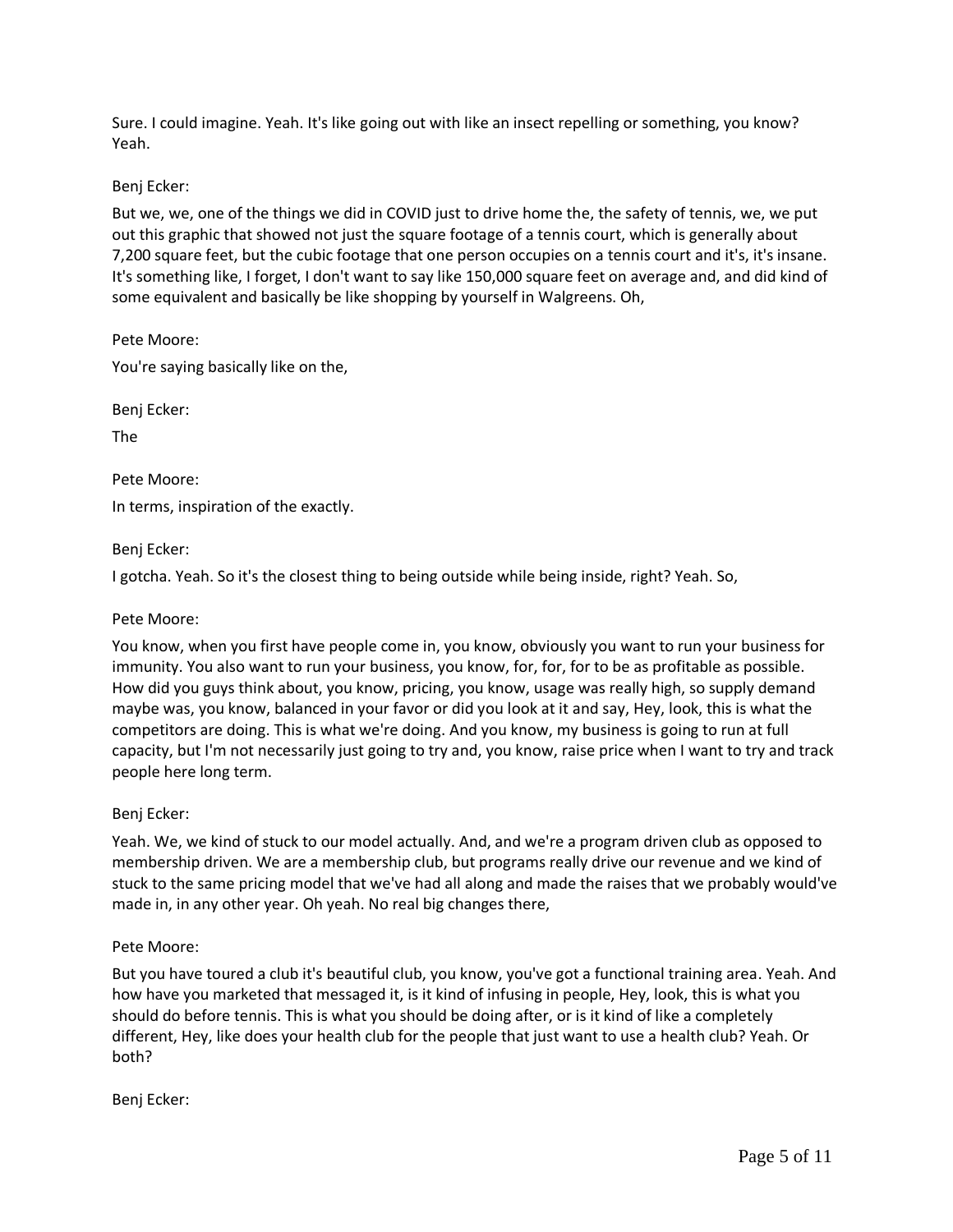Yeah. We made major investments, especially in the train space and that's, that's the big challenge right now is how do we communicate to our tennis community? The importance of training off court as well. Right. You train on court you got to train on court or off court in order to keep your on court time prevent injuries. Yeah. Build strength. You're not going to, you're not going to hit the ball any harder by continuing to doing what you're doing on court. You actually might hurt yourself. You need your strength training if you want to, if you want to increase your power. Yeah. So it's education. That that's a challenge before us right now.

# Pete Moore:

I loved when during the us open you know, they would ask JoVE, you know, do you seem like you're really in the zone? You know, can you tell us what you're doing? He was like, nah, I can't, I can't disclose that. And I was like, that's kind of a secret weapon. Not telling people what you're doing. Cause then they think like you've got some higher level. Right. You know, like mind coach that no one knows about. And he's like locked in a room somewhere.

Benj Ecker:

Well, he might,

Pete Moore:

He might have one, he might have one who knows. And Tom Brady might, you know, until he is 50 or something who knows what he's taken. I think he's I'm sure he is, but I'm a giant fan and you know, I got to, I hate the Patriots, so that's not going to change. But from a standpoint of you know, getting back to getting back to tennis, getting back to one location

Benj Ecker:

What

Pete Moore:

Have you seen with the community and how have you guys kind of been that support valve to them and how, how do you think the relationship that you have with your members and your, and your tennis players changed over the last 18 months?

Benj Ecker:

Yeah. communication was so vital. I mean, we were shut down for 75 days and keeping that link with, with our community required getting our coaches to change from, in person learning to, to virtual. And we tried some virtual tenants in instruction found out really quickly. That's pretty tricky. People don't want to take tennis lessons virtually. Yeah,

Pete Moore:

I've seen that we machine, maybe that's like the only thing

Benj Ecker:

I maybe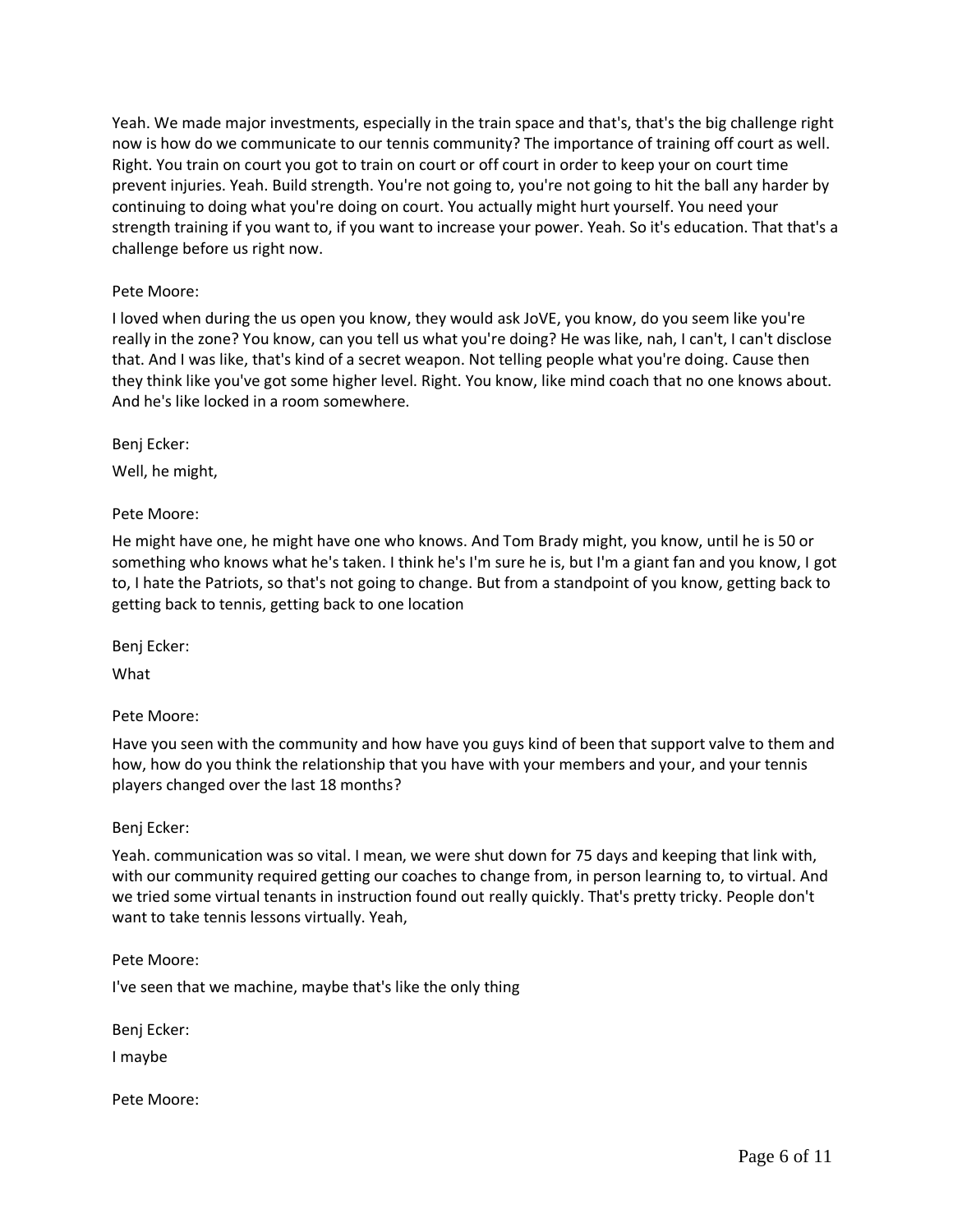Do not break anything in your house, but, but

# Benj Ecker:

Being able to provide valuable content to our, our members free charge and, and just keep people active, even though, you know, we were sheltering at home and all that that was, that was vital to, to keep in our community alive and, and, and well, so our coaches did an unbelievable job at that.

# Speaker 4:

I want to take a minute and tell our audience about two, all us, some workout recovery products I've been using for the last 18 months from higher dose.com leader in infrared technology for athletes. Like all of us are, we're an investor in the company. That's not why I'm telling you this. I'm telling you this because it works. You got an infrared sauna blanket. I hop in there, I'll listen to some podcast, burn 800 calories, get a mad detox and a P E M F, which is a pulse electromagnetic field crystal mat that I lay on. And I recalibrate my cells to the normalize level, the earth. If you got somebody you like, and you're looking for a pretty awesome gift, they will love it. You could use this code halo 75, get \$75 off and you will not beat this appoint higher dose.com promo code halo 75. And now let's get back to our regularly scheduled program.

### Pete Moore:

So, you know, as you look at other health clubs in the area, or you look at other tennis centers do, do, do you look at other pro programming? Like, Hey, you know, we're going to go and compete kind of like, you know, intermural or, you know, back when we were in high school, like, did, is there anything kind of coming down the pike that people should think about either on the tennis side or running you know, a, a high end health club that you think is like the next big thing that, or some things that you're like excited about trying to test out? Yeah.

### Benj Ecker:

I, I think the integration between, like I was talking about onto and off court training is even more important. You know, players are, are getting more powerful, they're getting stronger and susceptible to some, some major injuries too. If they're not doing that off court training. So our, we have a coaches development program at CPAC. So a lot of our, our pros get certified to kind of the regular channels, but then we put our coaches through this, this program that we've developed. One of our veteran coaches runs this program. He's like an encyclopedia of, of tennis. It's amazing. And his eight week program, we put all our coaches through this about five to six coaches at a time a cohort. And I think we're, we've graduated two cohorts so far. We've got third one on the way here. And we pulled our, our, our trainers into that too. Our

### Pete Moore:

Only for your internal staff,

### Benj Ecker:

This is all internal. Okay. So it's similar to, to what they might get at a, a certification, but with a little bit more comprehensive learning and, and with our own culture and values infused into. So that's been super successful in getting our team all on board and getting our trainers aligned with our pros. So everybody's working together. That's so important. Everybody's on the same page.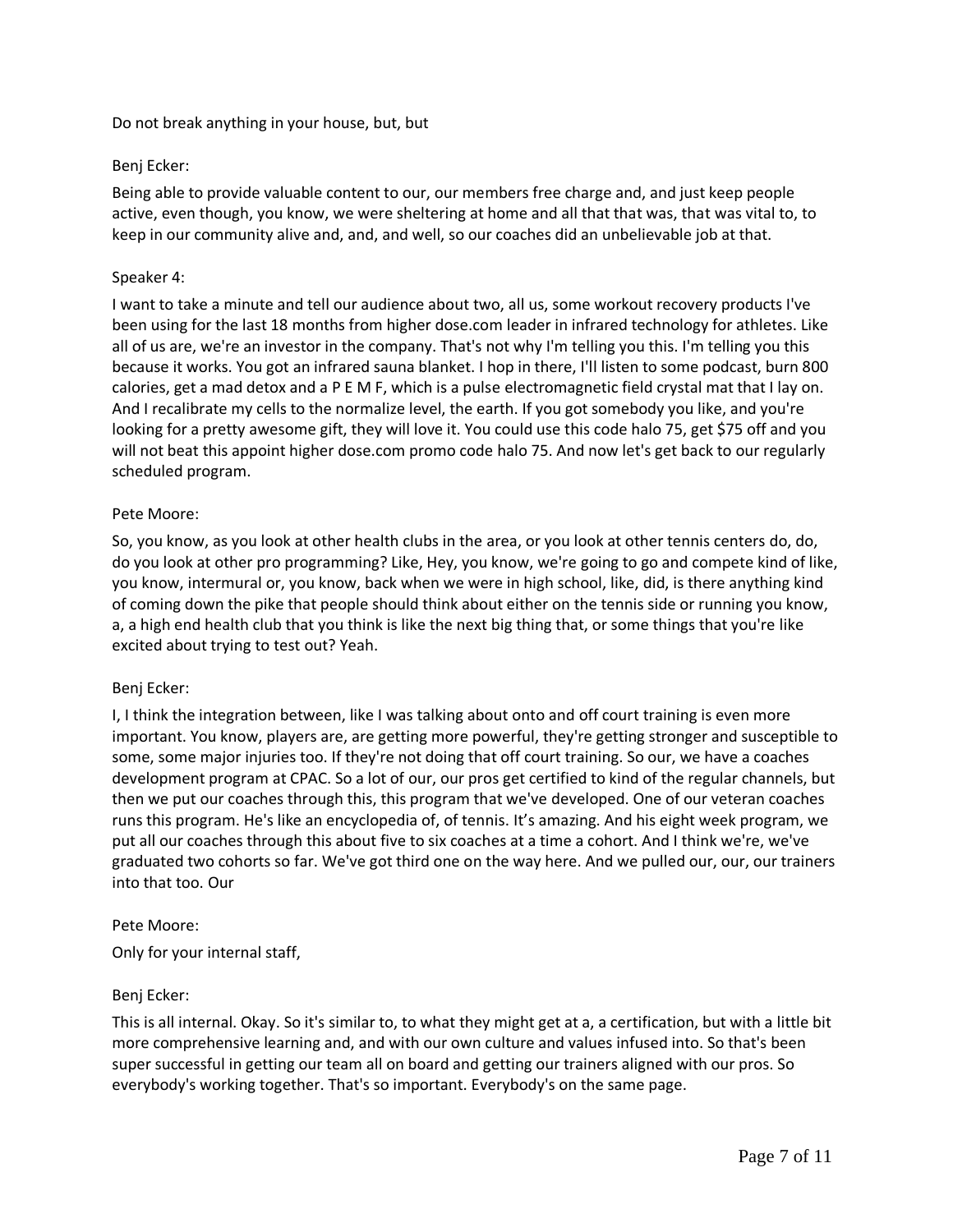### Pete Moore:

So let's pivot to, you know, you, you're responsible for this tennis center, you've got employees reporting to you. Yeah. What are some of the things that you've taken from, you know, you're, whether it's being a pastor and being in Sweden or whether it's, you know, being on a basketball court, you know, Hey, I got to get, I got to get somebody to produce and I got to attack each one of these people or like yeah. Partner with them to, to get something out of 'em and, and each one of them's got like different motivations or different ways to, to get the best out people. So how, how have you kind of done that from your background and

#### Benj Ecker:

Yeah. You know, it, it's all people business, right. One of the things we've been focused on recently is this equation. I think it's from the book, the inner game of tennis. I don't know if you're familiar

#### Pete Moore:

With that. I just, I just the downloaded it, but I haven't listened to you. I got the auto book right here.

Benj Ecker: So I think that's where

Pete Moore: This concert should listen to this before

Benj Ecker:

The equation is performance equals potential minus interference.

Pete Moore:

Say that one more time.

Benj Ecker:

Performance equals potential minus interference. Oh. And I so often in coaching, we're so focused on increasing someone's skillset on increasing someone's potential, but a lot of times, the way to make the biggest impact on performance is actually through subtraction. It's through addressing that, that interference.

Pete Moore:

Yeah. It's my top book right there. And again, you tennis audio, but I haven't listened to it. There

Benj Ecker: You go. It's not very long

Pete Moore: Like that. Yeah. I like that.

Benj Ecker: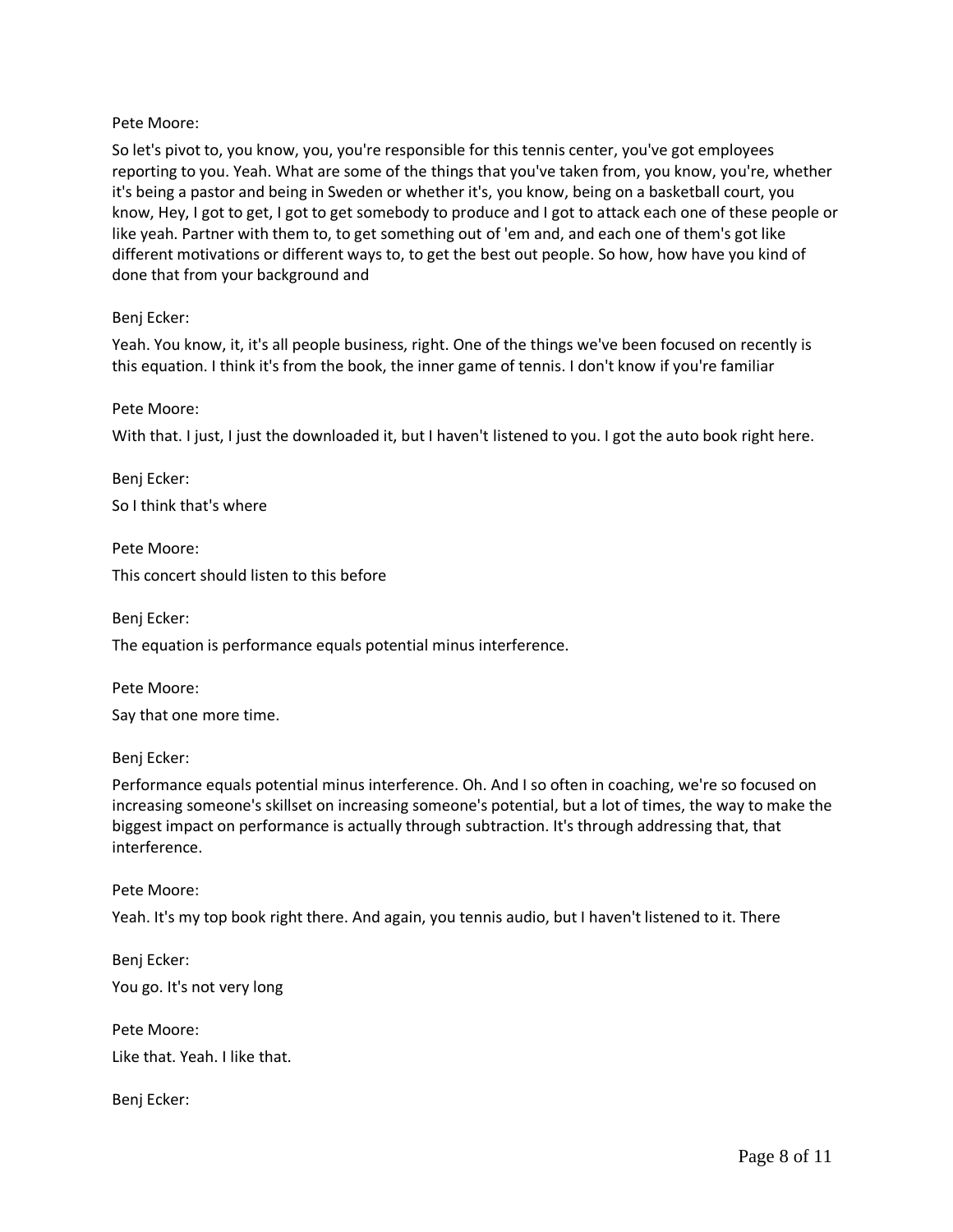So, I mean, mental health is such a huge issue in sports right now. We've seen some of the top performers in the world at the very top of their game, get sidelined. Their performance went, you know, from the top down to zero because of interference not, not always physical interference, but mental interference. That's something we're looking at. We're doing a program right now with our leadership team. It's a, it's called reboot. It's a 30 day program. And the principle behind that is mostly subtraction and subtracting interference and distraction. Yeah.

### Pete Moore:

That's, that seems to be like where Jovix kind of got that, that edge right now on, on minimizing, any interference point to make. And look, I love Naomi and I think she's great for the sport. And I think, you know, if she's very, I've watched her documentary. So I, I understand, and she, she views herself. She's determined documentary that actually bothered me, but I understood what she meant. She felt like she's a vessel for her coach is for her family, for her fans that, so she's almost like a piece of hardware. Hmm. And without any regard for when she's on a court, she feels like I am I'm, I'm just, I'm responsible for everything. And I think that burden has, has hit her to the point where I've never referred to myself, or I've never even heard someone re say to them that say about themselves, that they're a vessel.

### Pete Moore:

Right. For other people it's like, so the, the pressure's on her. I guess the question that I have is if you're going to be, if you're going to play at that elite level, like one, you know, I've got this book coming out called time to win again. You know, it's also time to lose some time and learn from, from those losses. And, you know, you might have a bad day on the court, you know, that might not be a reason, you know, when she lost to Fernandez, you know, in the first round that woman ended up being in the finals. Right. Right. So maybe it wasn't interference. Maybe she got out, played that day. Totally. Right. Totally. So I guess the question is maybe we need to allow people to understand, like, you play baseball until, you know, you, you, you, you moved on from that, but if you're going to be a baseball player, you better learn to lose at least 80 games a year. Right. You here. Right. So every other day you're going to lose and you're going to be, feel bad. And then next day you're going to win. And then next. So I feel like maybe failure should be compartmentalized a little more. And your mental health. Yeah. Keep your mental health, but don't blame losses, you know, on your mental health. If you're playing the, in this to lead sport, you know, you're not going to win every day.

### Benj Ecker:

Totally. Yeah. And, and our biggest program is junior tennis. We got a thousand kids in our junior tennis program. And I can't tell you how many kids don't know how to, how to lose gracefully. They, they avoid losing it all costs. And it ruins me crazy,

### Pete Moore:

Bro. When, when somebody says like, Hey, no, they don't keep score at this soccer intermural. I'm like, what's the, unless it's an exercise and it's an activity. Yeah. Like teach people how to deal with failure. Yes.

Benj Ecker:

Right.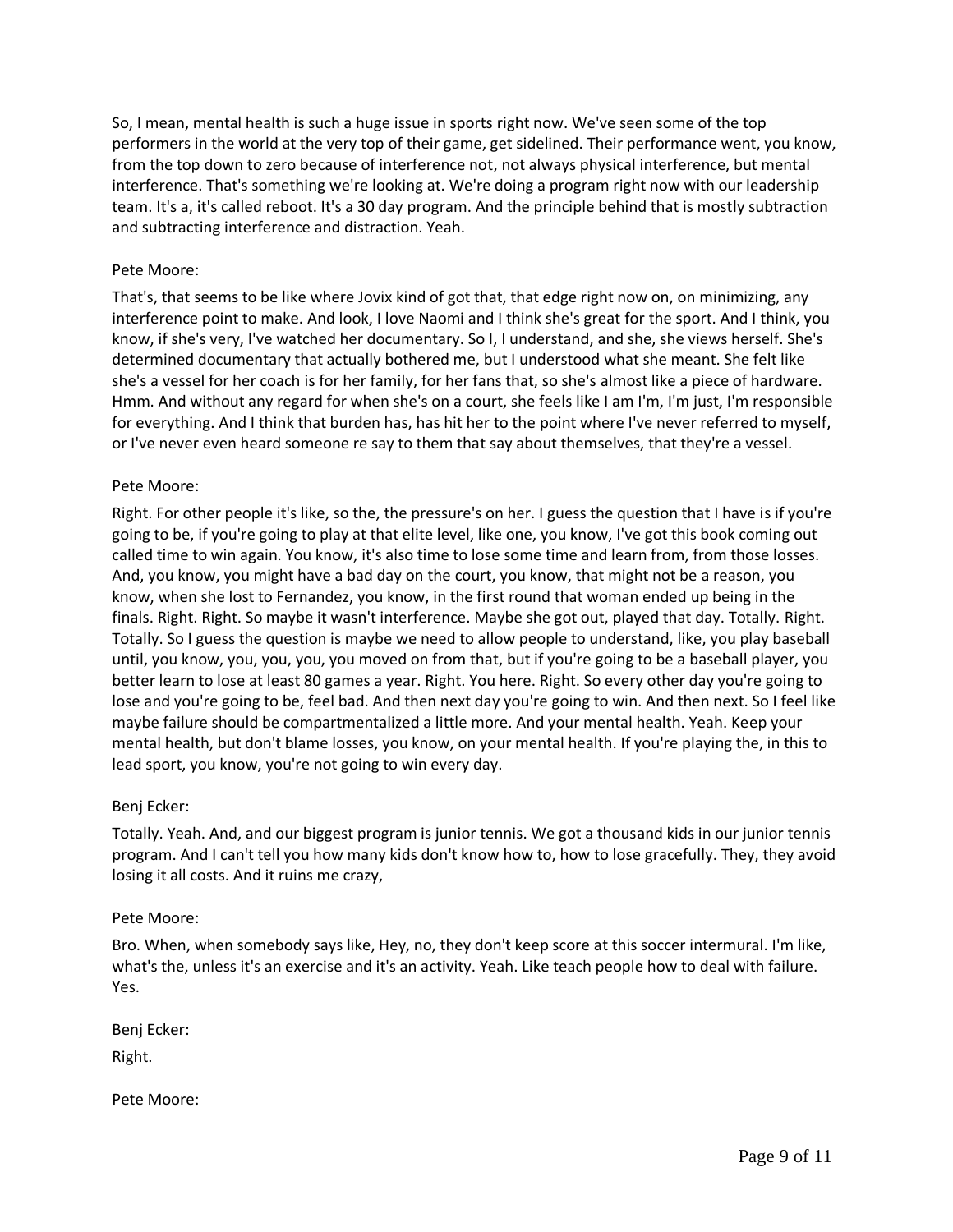And learn from it. There's actually a quote in this book that is this 10 year old chess kid. I got to, I got to put it on, on here. Cause you're going to, like, it might as well get it on here. You know, he lo he's like, he's like 10 years old, he's a chess player. Right. So one he's only 10. Right. And I think you got to have like 10,000 hours to be like a, an expert at anything. Right. So it could definitely, he's probably had not even been a life for 10,000 hours. So as I say to myself, I never lose that. I only learned because when you lose, you have to make a mistake to lose that game. So you learn that from that mistake and, and you, so you learn overall. So losing is the way of winning for myself. Right. Love

# Benj Ecker:

That,

# Pete Moore:

Love that. Right. This kid's 10 years old. He's the newest chess master. I'm definitely not going to play against him. My casual chess, my 11

### Benj Ecker:

Year old beats me at chess. Yeah. Yeah.

# Pete Moore:

It's kind of like when you're like you, you play against your uncle or, you know, you know, basketball and then like once you started winning, like he didn't really want to play anymore. Yeah.

Benj Ecker:

Yep. Yep. Cool.

# Pete Moore:

So you know, you've got a lot of experience, you've got a lot of different, you know, interesting chapters of your life, you know, give us one, you know, quote or takeaway that, you know,

Benj Ecker:

Oh man

Pete Moore:

Sure. You got tons of 'em.

Benj Ecker:

Yeah. Kind of in the same vein Marcus res sure. Said something like universes change life is what our thoughts make of it. We get a lot more control over how our life goes. We don't have control over outside circumstances. Yeah. But we can control our response to that. And that's you know, we try to teach our kids trying to infuse that kind of thinking into how we how we coach as well.